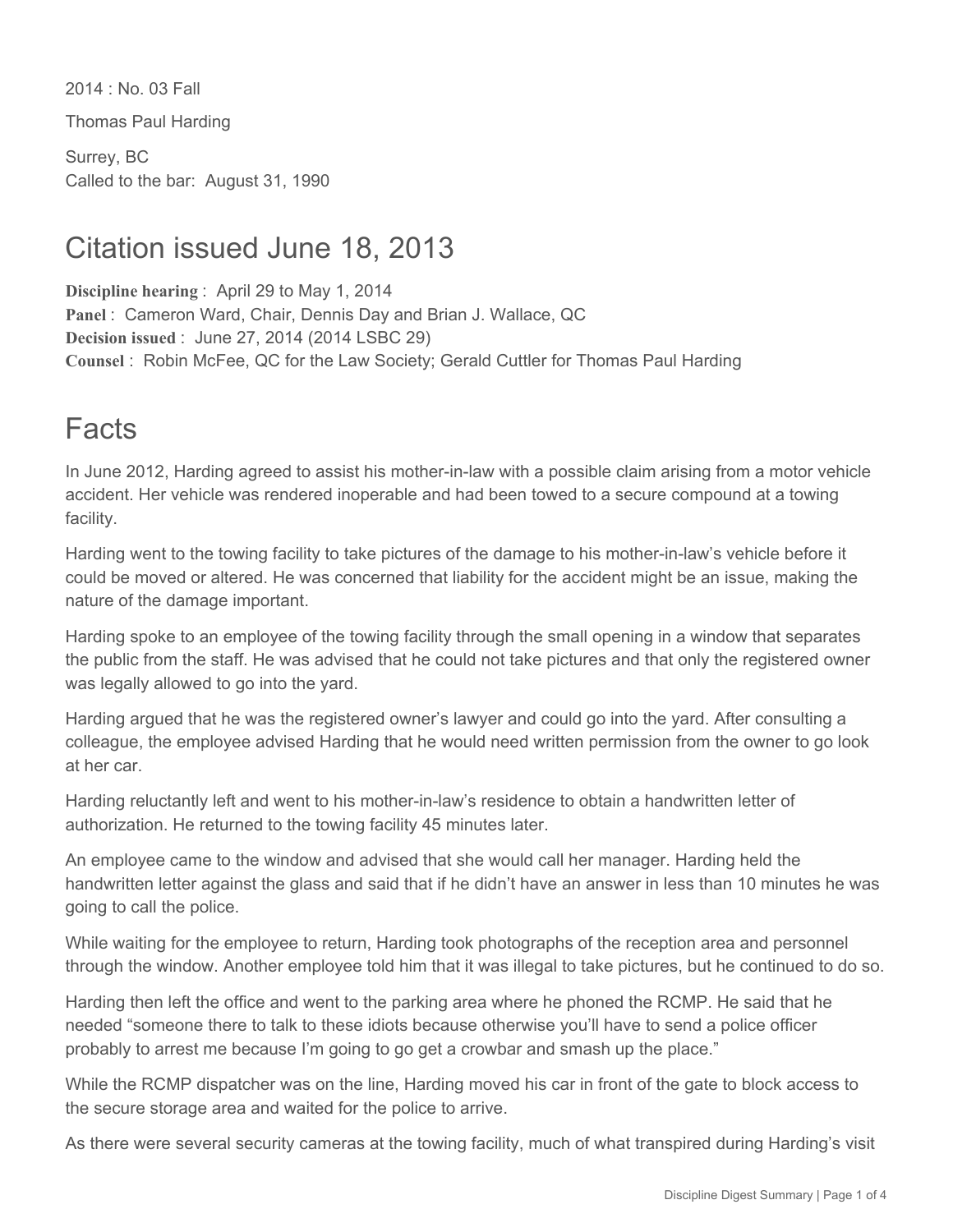### **Determination**

The panel had to determine whether, in the context of seeking to preserve evidence for a client, Harding violated the prohibition against dishonourable or questionable conduct that reflects badly on the integrity either of the lawyer or of the profession and, if so, whether the conduct is a marked departure from acceptable standards. The panel considered three issues: the crowbar comment, taking photographs and blocking the entrance to the storage area.

Harding's crowbar comment was made to an RCMP dispatcher to emphasize the volatility of the situation and to persuade her that police attendance was required. While the comment was apparently overheard by an employee, there was no evidence to suggest that Harding intended it to be taken as a threat.

Harding acknowledged making this remark in a moment of frustration, and he provided a written apology to the Law Society. The panel could not say that this statement, viewed in context of protecting a client's interest, represented a marked departure from the standard of conduct expected of lawyers.

The panel found that, in taking the photographs, Harding did not breach anyone's privacy. The towing facility is a public place under video surveillance.

While he was aggressive and rude, Harding claimed he had a duty to create a record to protect the interests of his client. The fact that the employees refused consent and that the towing facility asserted a policy prohibiting photographs does not make taking pictures a marked departure from the standard of conduct the Law Society expects of lawyers. The panel found that this act did not constitute professional misconduct.

Harding moved his car to block the entrance to the storage area to prevent the removal of his client's car. It was aggressive, but done out of the belief that it was necessary to protect his client's interest. The panel found that this action did not constitute professional misconduct.

### Decision

The panel dismissed the citation and the three allegations against Harding.

### Citation issued December 3, 2013

**Discipline hearing :** May 14, 2014 **Panel** : Nancy Merrill, Chair, Robert Smith and John Waddell, QC **Decision issued** : July 7, 2014 (2014 LSBC 30) **Counsel** : Kieron Grady for the Law Society and Gerald Cuttler for Thomas Paul Harding

### Facts

In January 2013, Thomas Paul Harding was retained by a client in a family law proceeding against her husband. The issues in the proceeding included spousal and child support. The husband had been jailed twice for failing to comply with court orders, prior to Harding being retained by the wife.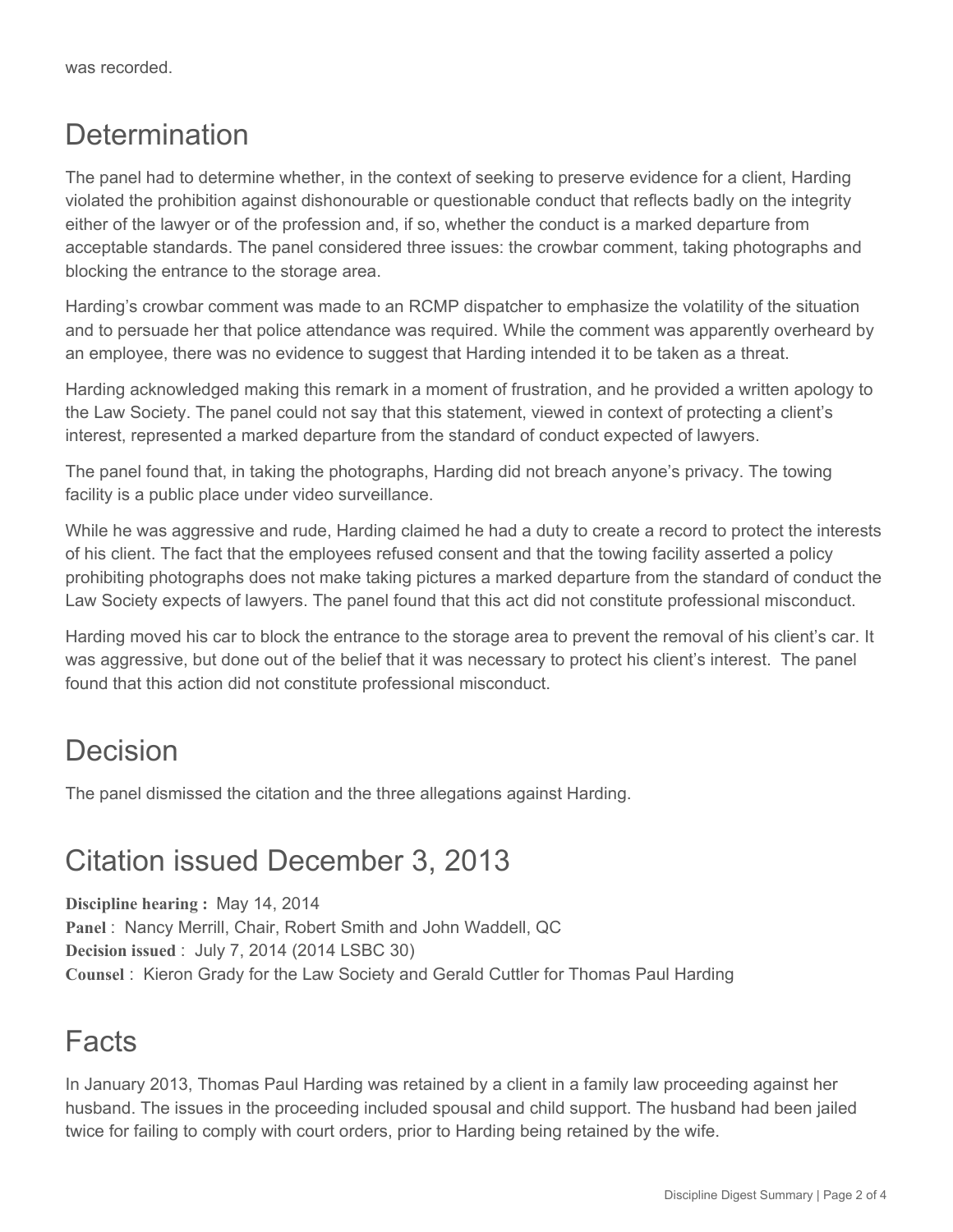On August 1, Harding and both opposing co-counsel attended court regarding Harding's Notice of Application dated July 24 seeking relief against his client's husband, which included jail for non-compliance with earlier orders. Neither Harding's client nor her husband was present. The judge heard counsel on an earlier Notice of Application; however, due to a lack of time, the judge advised he would not hear the July 24 application on that date.

Harding and the two opposing lawyers discussed the case outside the courtroom. According to the complainant, Harding said words to the effect that his client's husband should be jailed and that he might learn his lesson after he's been gang raped.

On the afternoon of August 1, Harding sent an email to opposing counsel about the case and the need to schedule court dates. Co-counsel did not respond to his email.

On August 8, Harding was advised that both opposing co-counsel intended to withdraw as counsel for his client's husband.

On August 14, one of the opposing lawyers complained to the Law Society about Harding's alleged comment.

# **Determination**

There were two issues before the panel:

- 1. whether Harding made the alleged comment; and
- 2. if he did make the comment, did the comment constitute professional misconduct?

Harding was insistent that he did not make the comment.

At the time of the incident, the complainant had been a lawyer for less than two years and was 26 years of age. She had no previous dealings with Harding that would have resulted in animosity or bad feelings.

The complainant did not speak to her co-counsel about the alleged comment until a few days later when she was preparing her complaint. Her co-counsel advised that she had not heard the alleged comment. The panel found it odd that the complainant did not speak to her co-counsel about such an offensive comment immediately after they left the courthouse.

The complainant did not respond to Harding's email on August 1, either to advise that she and her co-counsel would be withdrawing from the case or to mention the alleged comment. By her silence, she missed an opportunity to confirm the alleged comment with Harding.

On April 11, 2014, Harding wrote a letter of apology to the complainant. The letter did not constitute an admission and was prepared in close proximity to the hearing. The panel had the impression that it was prepared for a strategic rather than a sincere purpose.

The panel concluded that it had not been established on a balance of probabilities that Harding made the alleged comment.

Given the panel's finding, it was not necessary to make a determination on whether the alleged comment constituted professional misconduct. However, the panel noted that, while the alleged comment was offensive and ill-advised, there were a number of factors that would have prevented it from crossing the line to professional misconduct.